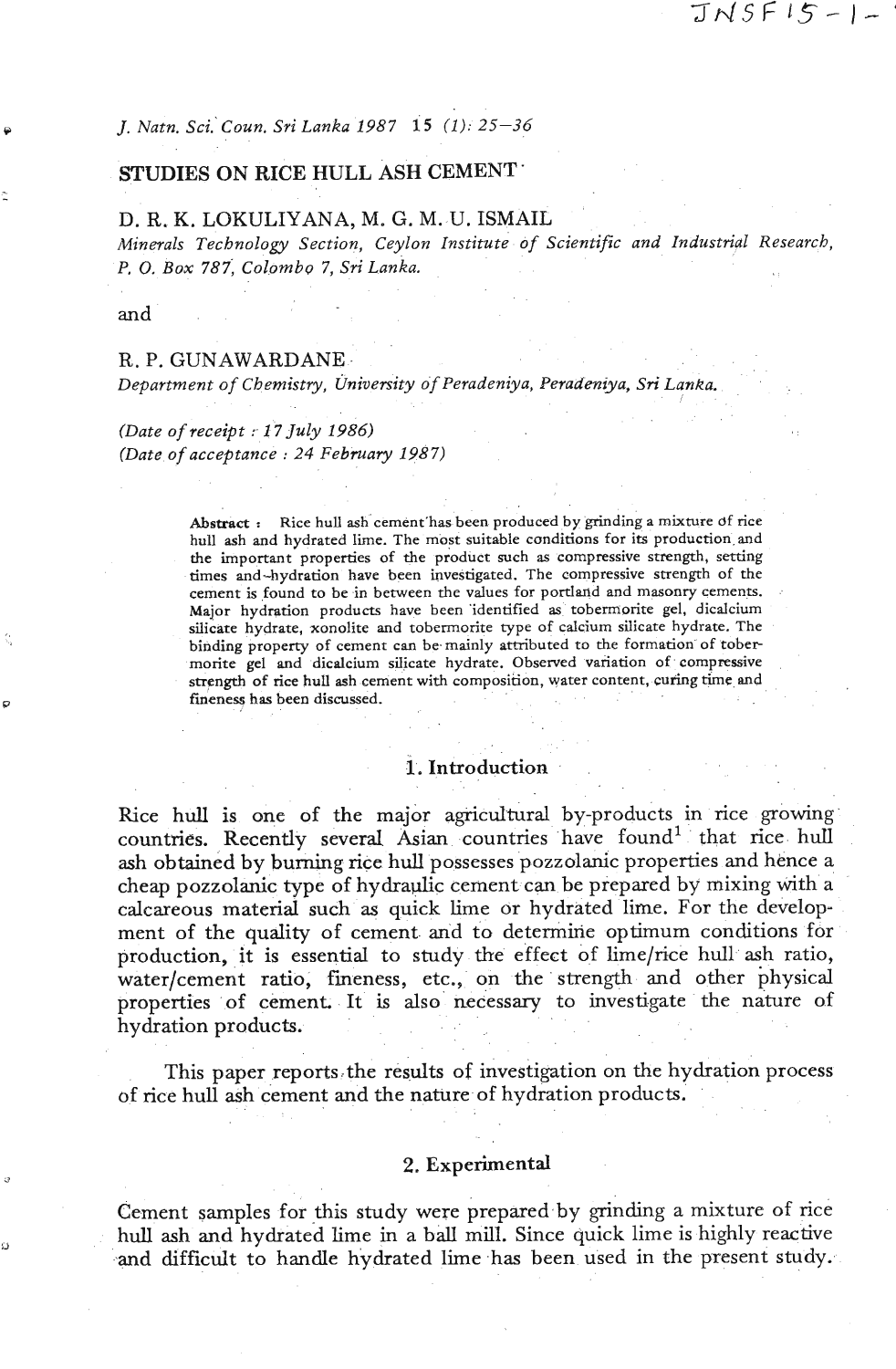The rice hull ash was obtained by burning two different varieties of rice hull BG 11-11 and BG 34-8 under different laboratory conditions. Physical properties such as compressive strength, standard consistency, setting times, fineness, specific gravity, bulk density and loss on ignition have been investigated. The standard consistency and setting times were determined by using Vicat apparatus, compressive strength and fineness by using universal compression testing machine and Blaine **air** permeability apparatus, model EL 38-100, respectively. These determinations have been carried out according to the methods described in the British Standard.<sup>2</sup>

Cement samples were hydrated by mixing 1 g of cement with 0.66 ml of distilled water in a petri dish for 24 h., 7, **28,60** and 90 days. Area of the paste was made to about one square inch and kept at room temperature  $(25^{\circ}C)$  and under atmospheric pressure. A mixture of rice hull ash  $(0.73 g)$ and hydrated lime  $(0.27 \text{ g})$  was hydrated with the same amount of water and kept under the same conditions. The hydrated samples were examined by differential thermal analysis (DTA) and X-ray powder diffraction. Instruments used for this study were MOM, Q-Derivatograph and **JDX-8SD** with  $K_{\alpha}$ radiation, respectively.

### **3.** Results and Discussion

#### 3.1 Preliminary Studies on Cement

Figure 1 shows the variation of compressive strength of cement with rice hull ash to hydrated lime ratio. The most suitable ratio of rice hull ash and hydrated lime for production of cement was found to be 8:3. The compressive strength of cement increases with increase of water/cement ratio upto 0.6 and decreases, as shown in Figure **2.** This indicates that the water requirement of cement is high when compared with ordinary portland cement. The relationship between development of strength of cement and duration of curing of mortar cubes is given in Figure 3.

It has been found that the compressive strength increases rapidly upto **7**  days and then ihcreases very slowly with time. This indicates that the concentration of hydrated compounds which are responsible for binding property increases rapidly upto 7 days. Figure 4 shows the relationship between the compressive strength of cement and grinding time. It was found that the strength increases with increase of grinding time. This indicates that the compressive strength of this kind of pozzolana cement is proportional to the fineness of cement.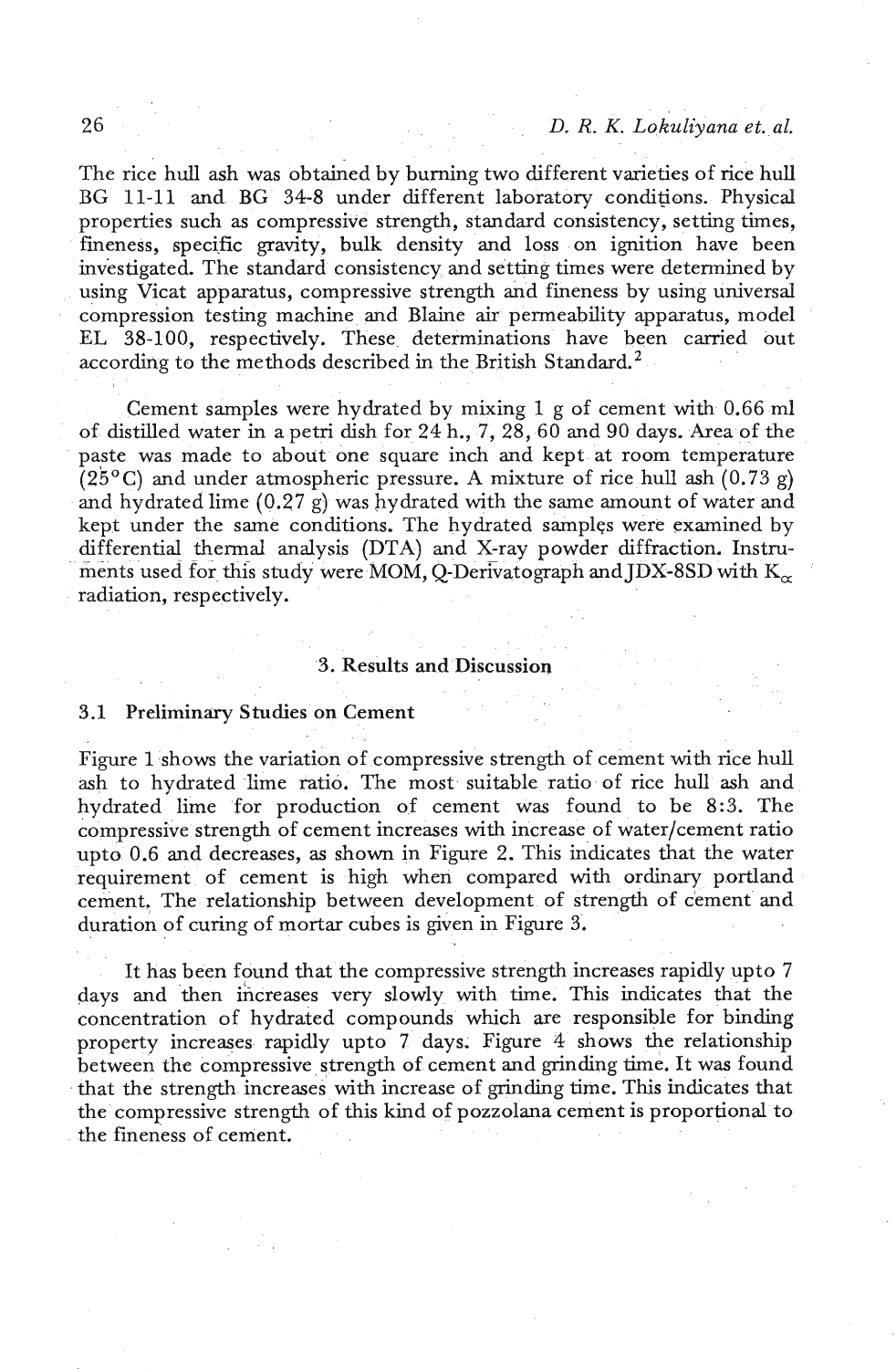

Figure 1. Effect of composition of mixture on compressive strength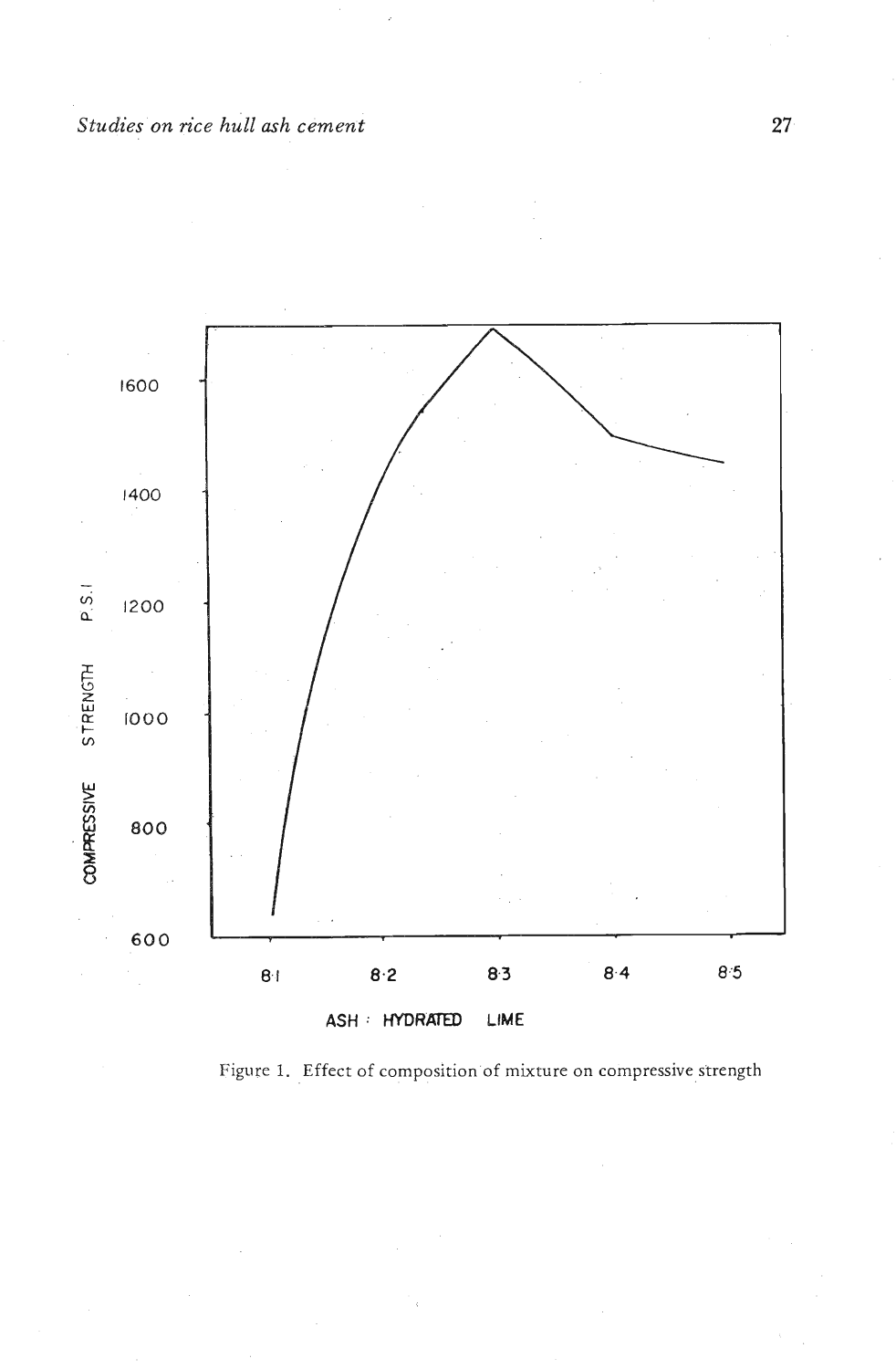

Figure 2. Effect of water/cement ratio on compressive strength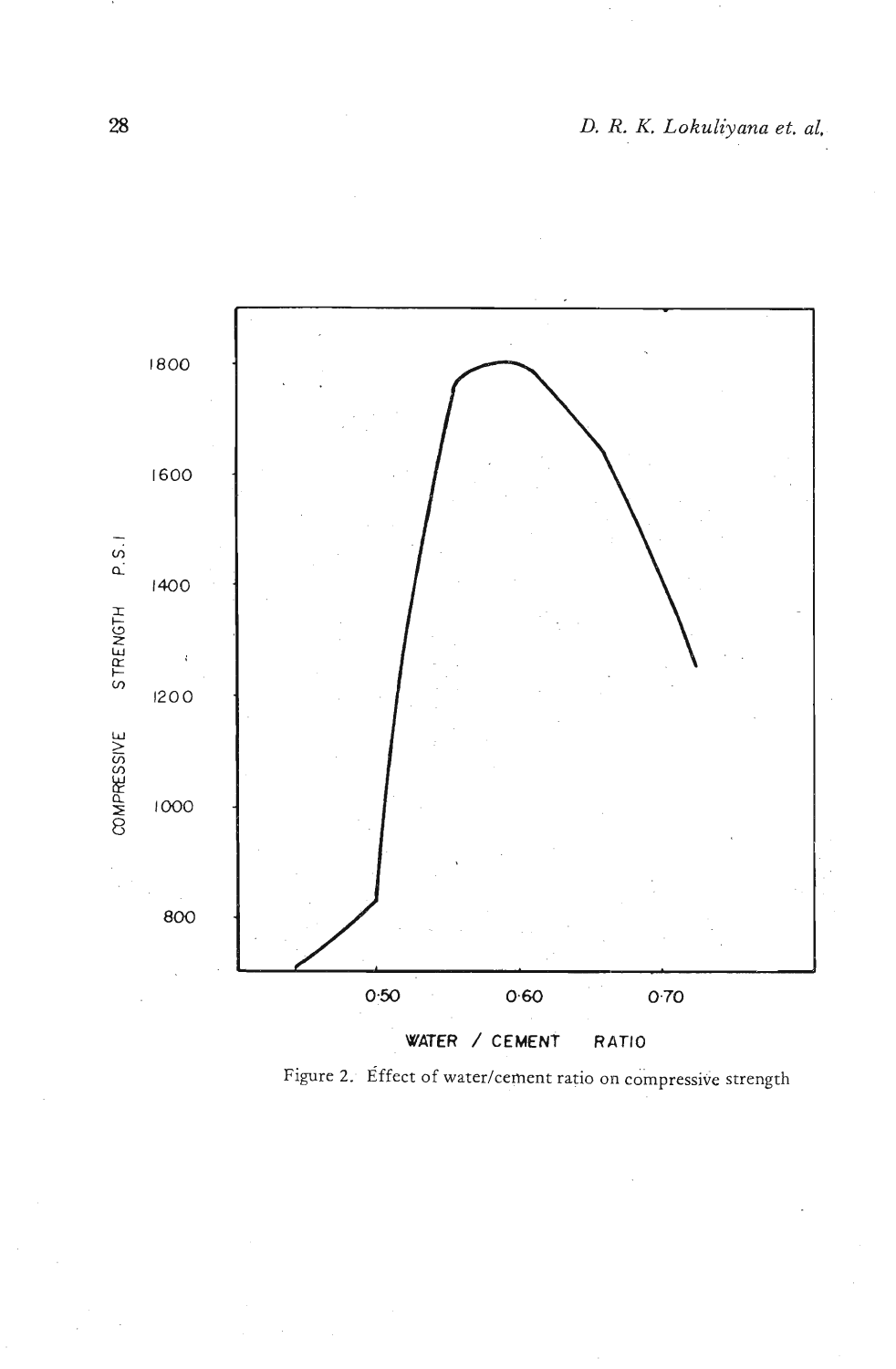

Figure 3. Effect of curing period on compressive strength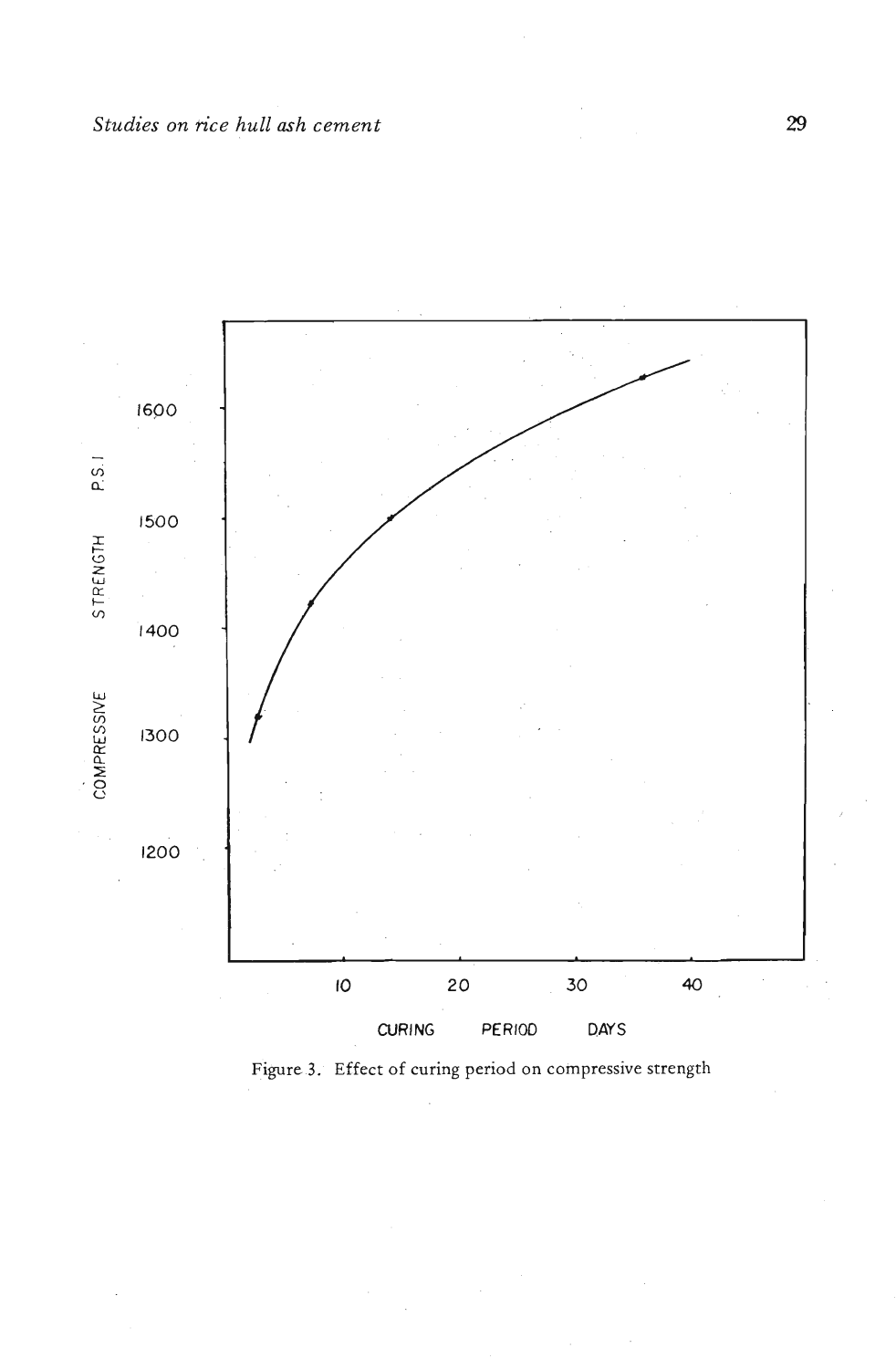

Figure 4. Effect of grinding time on compressive strength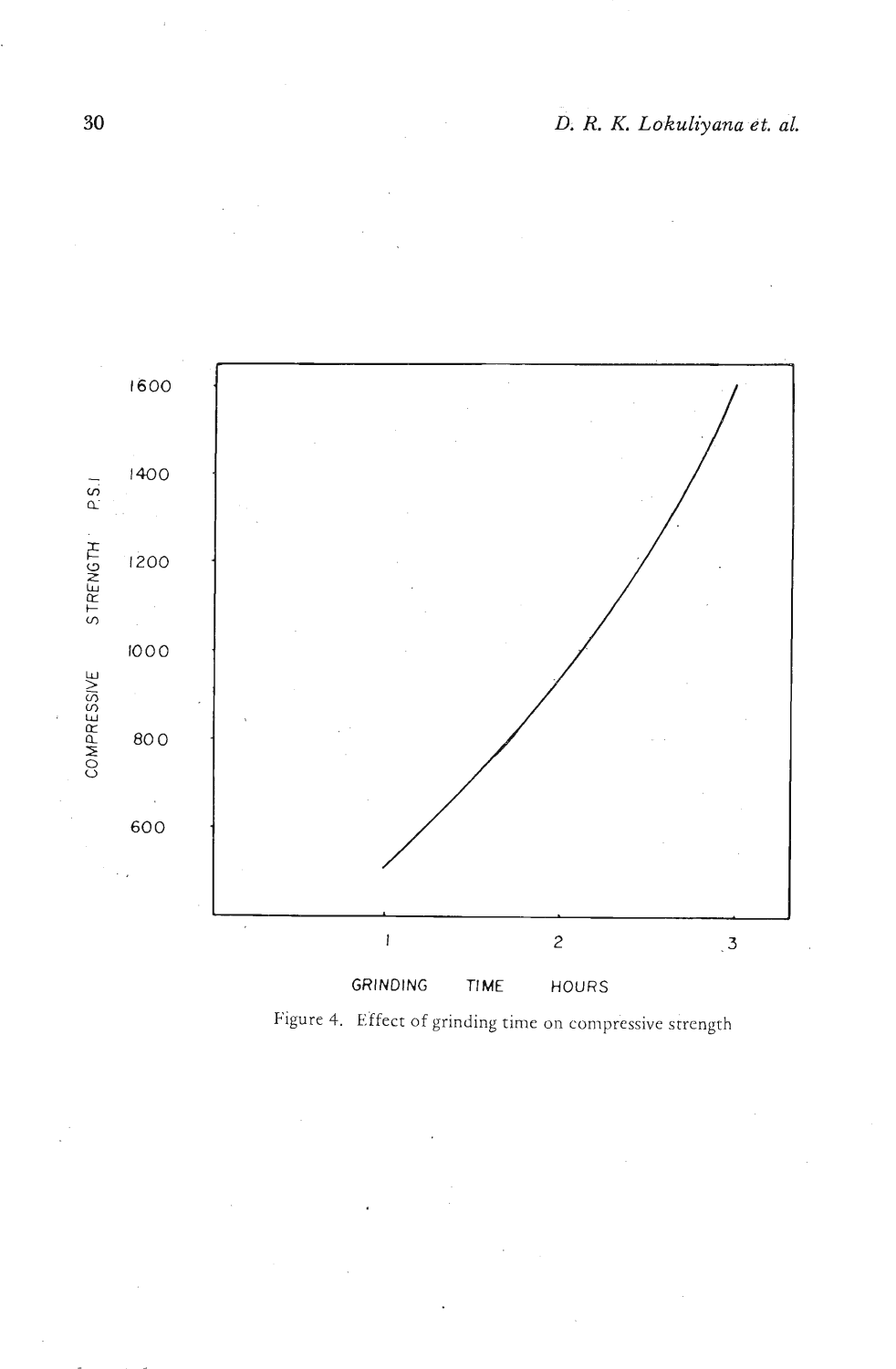### 3.2 Physical Properties of Cement

| Table 1. Physical properties of rice hull ash cement and portland cement |                                  |                                                               |
|--------------------------------------------------------------------------|----------------------------------|---------------------------------------------------------------|
| Physical Property                                                        | R.H.A. Cement<br>(Present study) | Portland Cement                                               |
| Compressive<br>strength at 7 days<br>p.s.i                               | 1922                             | 4714                                                          |
| Setting times<br>minutes                                                 | $initial - 50$<br>$final - 140$  | initial $-$ not less than $45$<br>$final$ – not more than 600 |
| <b>Standard Consistency</b><br>% by weight                               | 70.67                            | 40.00                                                         |
| Loss on ignition<br>% by weight                                          | 12.59                            | shall not exceed                                              |
| Specific gravity                                                         | 2.43                             | $3.12*$                                                       |
| Bulk density g/ml                                                        | 0.61                             | $1.51*$                                                       |
| Fineness $\text{cm}^2/\text{g}$                                          | 6986                             | 4000                                                          |

Note: \*These values for portland cement have also been experimentally determined in the present study.

Table 1 gives a comparison of some of the important physical properties of rice hull ash cement and portland cement.<sup>2</sup> Compressive strength of cement is in between masonry and ordinary portland cement. Setting times and standard consistency are almost under the specification limits of ordinary portland cement. Specific gravity and bulk density are very low when compared with portland cement. This is mainly due to the presence of a large amount of organic matter in rice hull ash and also due to the presence of amorphous silica and hydrated lime as unreacted forms in cement. High loss on ignition is due to the oxidation of organic matter in rice hull ash and the decomposition of hydrated lime.

### 3.3 Hydration Studies

DTA and X-ray diffraction pattern of hydrated samples are shown in Figures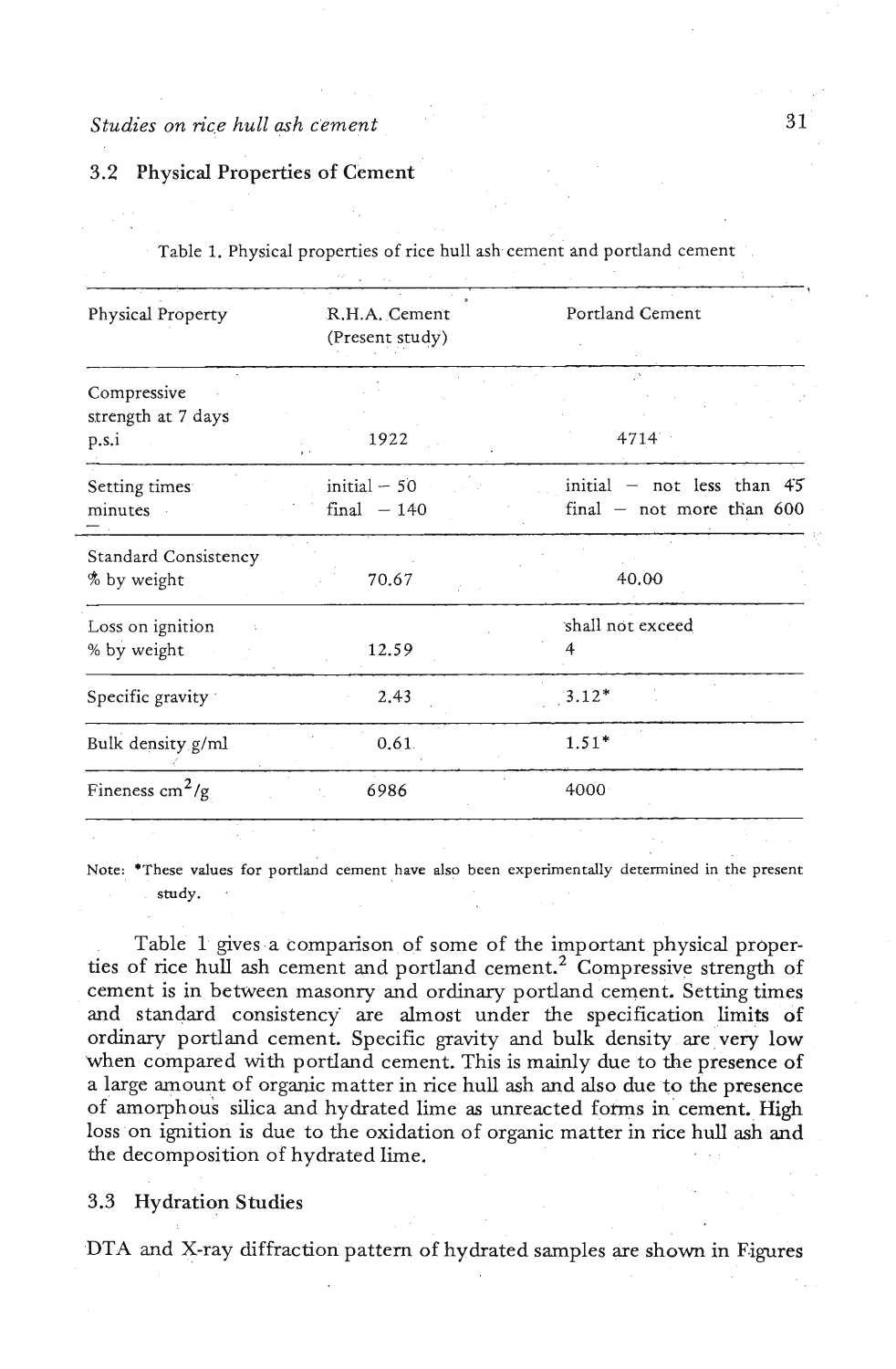



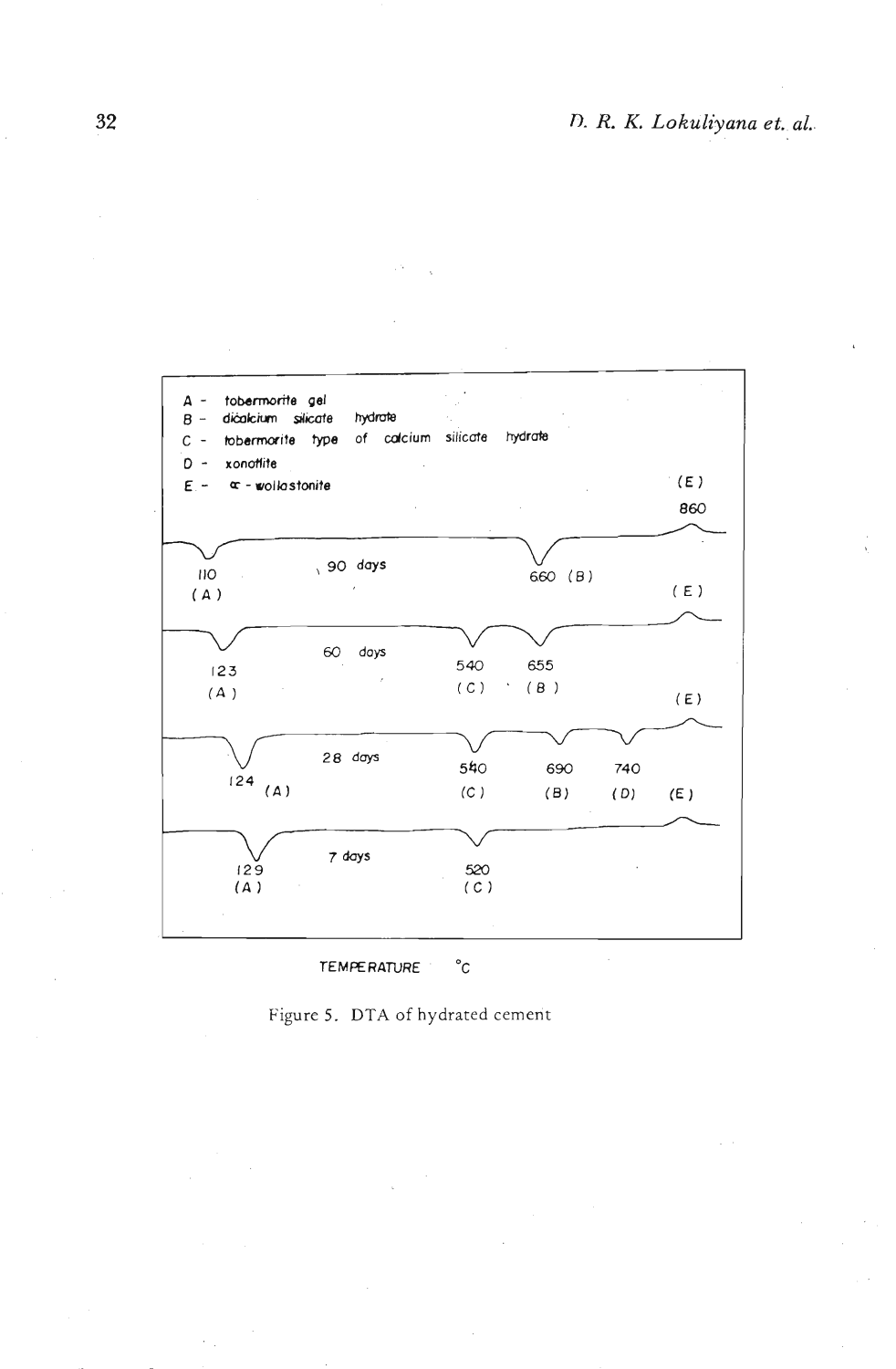

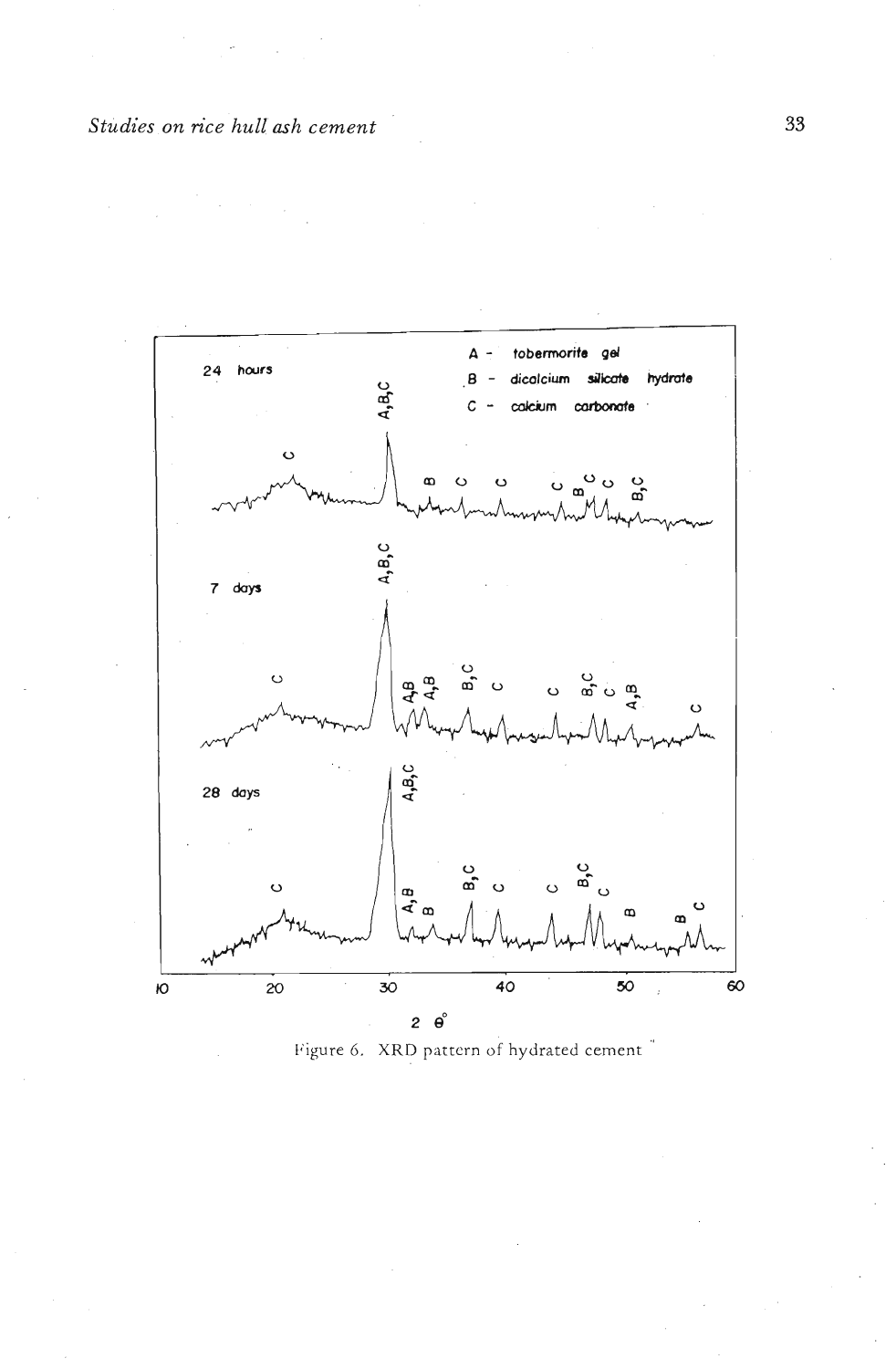5 and 6. Hydrated compounds such as tobermorite gel, dicalcium silicate hydrate, tobermorite type of calcium silicate hydrate and xonolite have been detected. DTA also showed an exothermic reaction at 860<sup>o</sup>C due to formation of a-wollastonite from CaO and amorphous silica.

This kind of dehydration reactions were observed by thermal treatment. of artificial and natural minerals,  $3, 4$  It is significant that the dehydration temperature of tobermorite gel decreases with increase of duration of the hydration period. This is because the dehydration temperature of tobermorite gel depends on the proportion of free water and water of tobermorite gel.

These results indicate that the concentration of tobermorite gel increases upto 7 days and then decreases with increase of hydration period. X-ray diffraction pattern of tobermorite gel consists of a few broad peaks which were observed at 3.06, 2.86 and 1.82 Å.

It was found that the X-ray diffraction pattern of dicalcium silicate hydrate shows a series of sharp peaks and their intensity increases with increase of duration of hydration period. This shows that the concentration of dicalcium silicate hydrate increases with increase of hydration time. The variation of concentration of tobermorite gel, concentration of dicalcium silicate hydrate and compressive strength with time is represented in Figure 7.

The rapid increase of compressive strength in the earlier period of curing is due to the sudden increase of tobermorite gel content. Then the slow increase of strength is due to the increase of concentration of dicalcium silicate hydrate. Therefore, this clearly indicates that there is a significant effect of variation of concentration of tobermorite gel on the strength. These results suggest that the tobermorite gel formed in the earlier period is unstable and therefore, it begins to convert into dicalcium silicate hydrate. The instability of tobermorite gel is most probably due to its less CaO/SiO, ratio and this is less than the value observed in portland cement paste. The observed ratio is less than two and it increases upto two by releasing amorphous silica into the medium.

2CaO. SiO<sub>2</sub>. H<sub>2</sub>O + z SiO<sub>2</sub>

The possible reaction sequence can be given as follows.

 $x^c$ CaO. y SiO<sub>2</sub>. H<sub>2</sub>O  $\longrightarrow$ 

tobermorite gel

dicalcium silicate hydrate

amorphous silica

 $(x/y < 2)$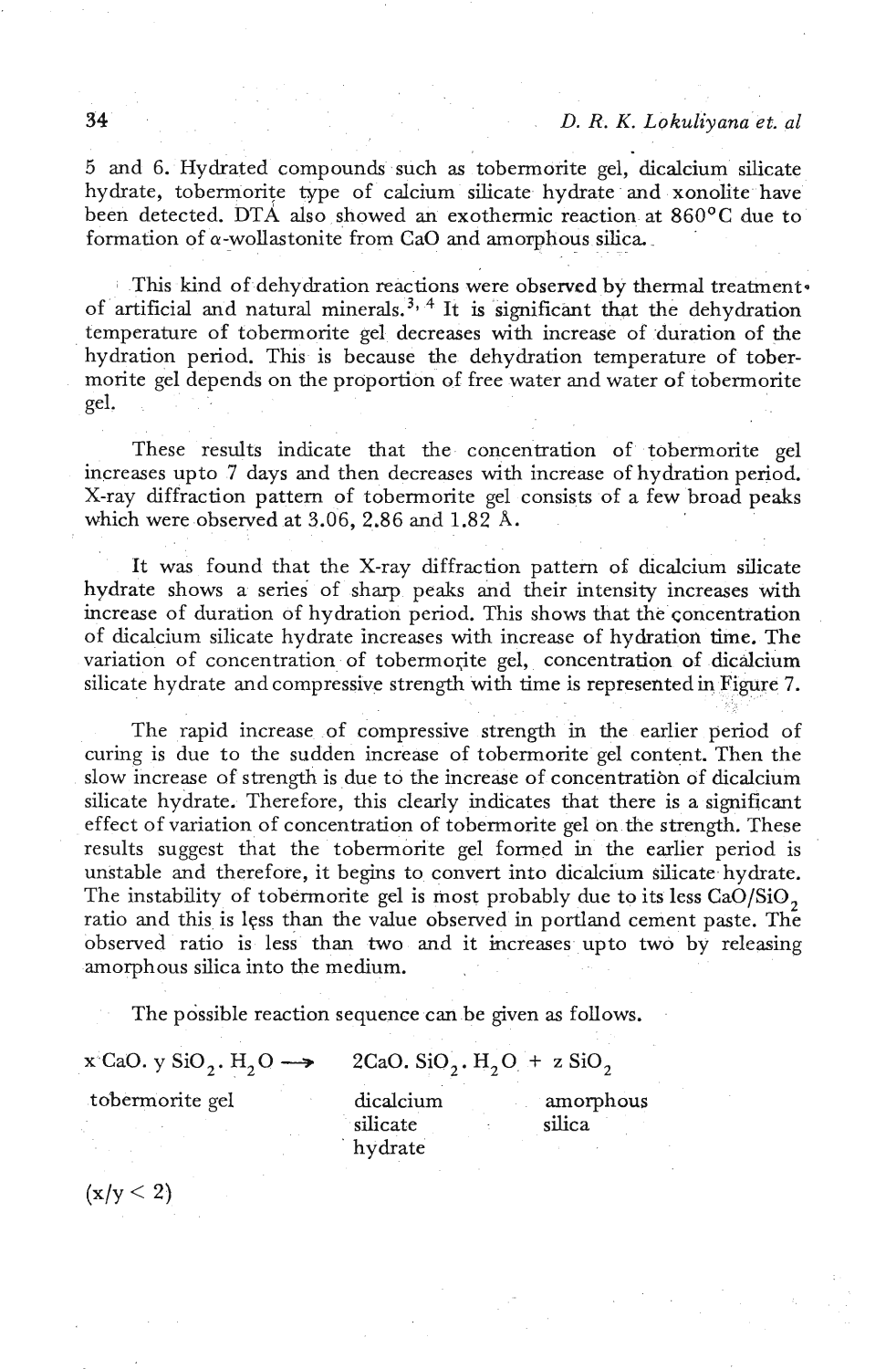

Figure 7. Variation of tobermorite gel, dicalcium silicate hydrate and compressive strength with duration